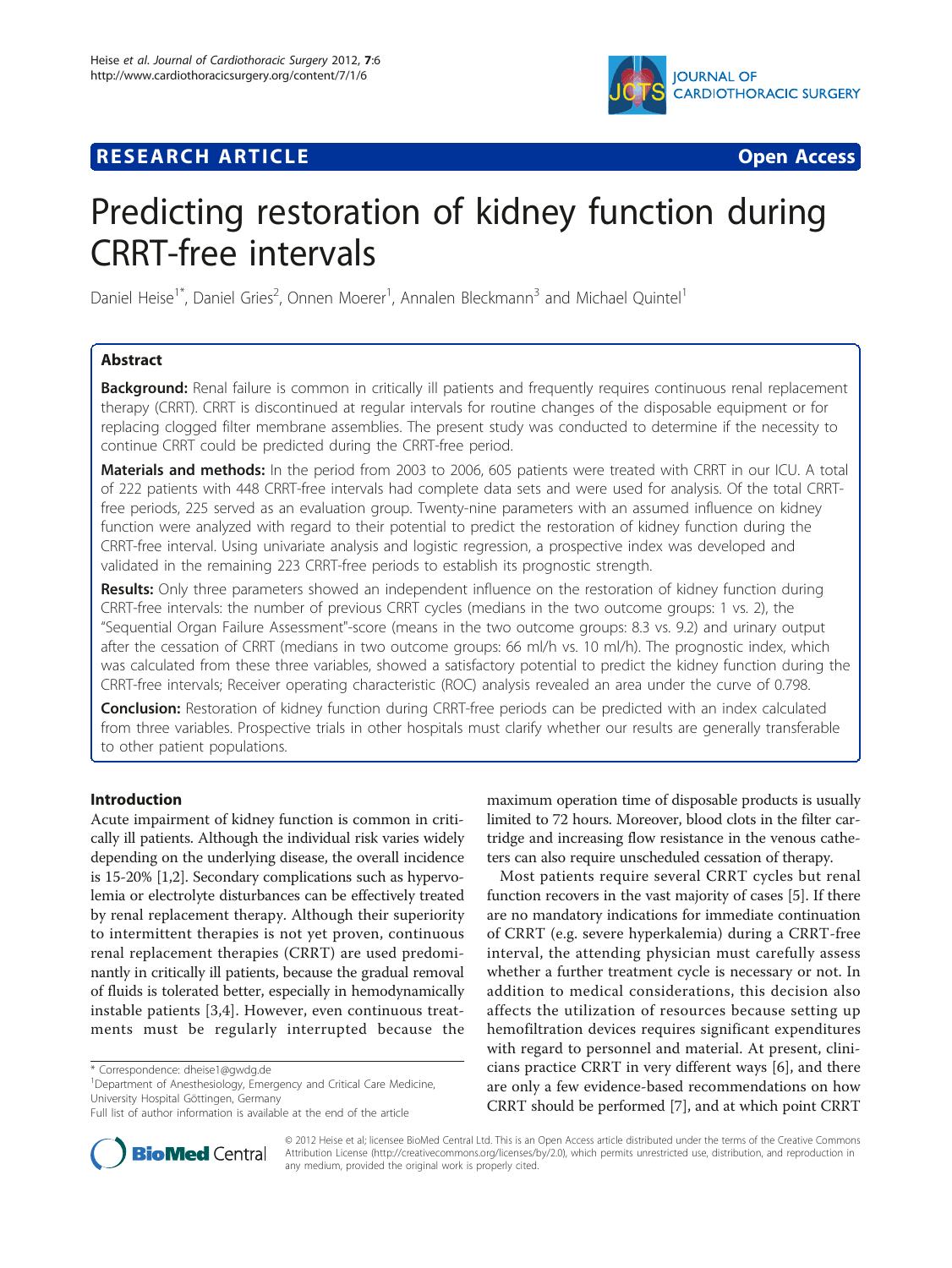should be started or discontinued [\[8](#page-6-0)]. To our knowledge, only two studies on predicting the recovery of renal function during CRRT-free intervals have been published [[9,10](#page-6-0)]. Therefore, the aim of the present study was to evaluate whether the need for a further CRRT cycle can be determined on the basis of suitable parameters after cessation of a CRRT-cycle.

## Materials and methods

#### Patients

In the period from 2003 to 2006, 7471 patients were treated on our surgical ICU, of whom 605 required CRRT. The only exclusion criterion was pre-existing end-stage renal failure requiring dialysis. Complete data sets for all CRRT-free intervals were available for 222 patients. There was a total of 448 CCRT-free intervals, which were used for analysis.

#### Criteria for terminating and resuming CRRT

According to the standard operating procedures of our ICU, the following two rules were strictly binding for the decision to stop or restart CRRT:

• Every CRRT cycle is continued until either the filter is obstructed by clots or the maximum operating time of the disposable CRRT material is reached, at which time CRRT is stopped and the device disassembled. This rule is also adhered to in patients with increasing urinary output during CRRT, because glomerular filtration is low in the early stages of recovering renal function, and thus the full excretory potential of the CRRT devices should be exhausted.

• After termination of a CRRT cycle for the abovementioned reasons, anuria alone is not a sufficient criterion to immediately start the next cycle. In fact, CRRT is only restarted if hyperkalemia (> 5.5 mmol/ l), hypervolemia (evidenced by congestive heart failure, relevant edema or impaired oxygenation) or profound uremia is present. There is no fixed threshold for the last criterion; CRRT is continued when patients with elevated serum urea levels have neurological symptoms that cannot be explained by other circumstances.

### Definition of "CRRT-free intervals" and their outcome

A "CRRT-free" interval as defined for this study had to meet two criteria: First, the CRRT cycle had to be actually terminated (CRRT device disassembled) and not simply temporarily interrupted, e.g. for diagnostic or therapeutic measures outside the ICU. Second, after termination of the CRRT cycle there was no compelling need to restart CRRT immediately, meaning that either of two outcomes i.e. restoration of an adequate urinary output or the resumption of CRRT were theoretically possible.

To assure that only CRRT-free periods as defined in the protocol were included, we only analyzed CRRT-free intervals that lasted 12 hours or longer. Using this cut-off value, we were able to exclude with a high degree of certainty temporary interruptions of CRRT and CRRT-free periods, in which it was obvious from the very beginning that it would be necessary to continue the treatment.

Restoration of an adequate renal function was assumed if the patients were discharged from the ICU and no further renal replacement therapy was implemented during the remaining hospital stay.

#### Data processing

Using the electronic patient data management system "GISI" (Göttinger Informations-System für Intensivmedizin), we identified all patients in whom CRRT had been performed during the study period. A total of 448 CRRTfree periods matching the study definition were identified involving 222 patients. For each of these occasions, we extracted a standardized set of 29 parameters with an assumed influence on renal function. These parameters contained either general information (i.e. gender or age) or were related to the 12 hours immediately prior to or the first eight hours following the cessation of CRRT. The "Sequential Organ Failure Assessment"-score (SOFA score) was calculated at each cessation of CRRT to assess the severity of organ dysfunction. Tables [1](#page-2-0) and [2](#page-3-0) show the complete listing of all analyzed parameters; data were recorded anonymously in Microsoft Excel.

#### Statistical methods

The 448 data sets of the 222 patients were divided into an evaluation group (the 225 data sets from the first 123 patients) and a validation group (the remaining 223 datasets from 99 patients). Depending on the clinical course, each CRRT-free interval was allocated to one of two outcome groups: "CRRT continued" if clinical conditions required resumption of renal replacement therapy, or "Recovery of kidney function" if patients were discharged from the ICU and no further CRRT was necessary.

In the evaluation group, all 27 continuous parameters were tested for normal distribution using the D'Agostino-Pearson test. Next, all parameters were tested univariately for having different distributions in the two outcome groups. For continuous variables with normal distribution we used Student's t-test for independent samples, and for those without normal distribution we used the Mann-Whitney rank-sum test. For all categorical values, we used a  $\chi^2$ -test. Afterwards, all parameters with different distributions in the outcome groups were subjected to logistic regression to assess their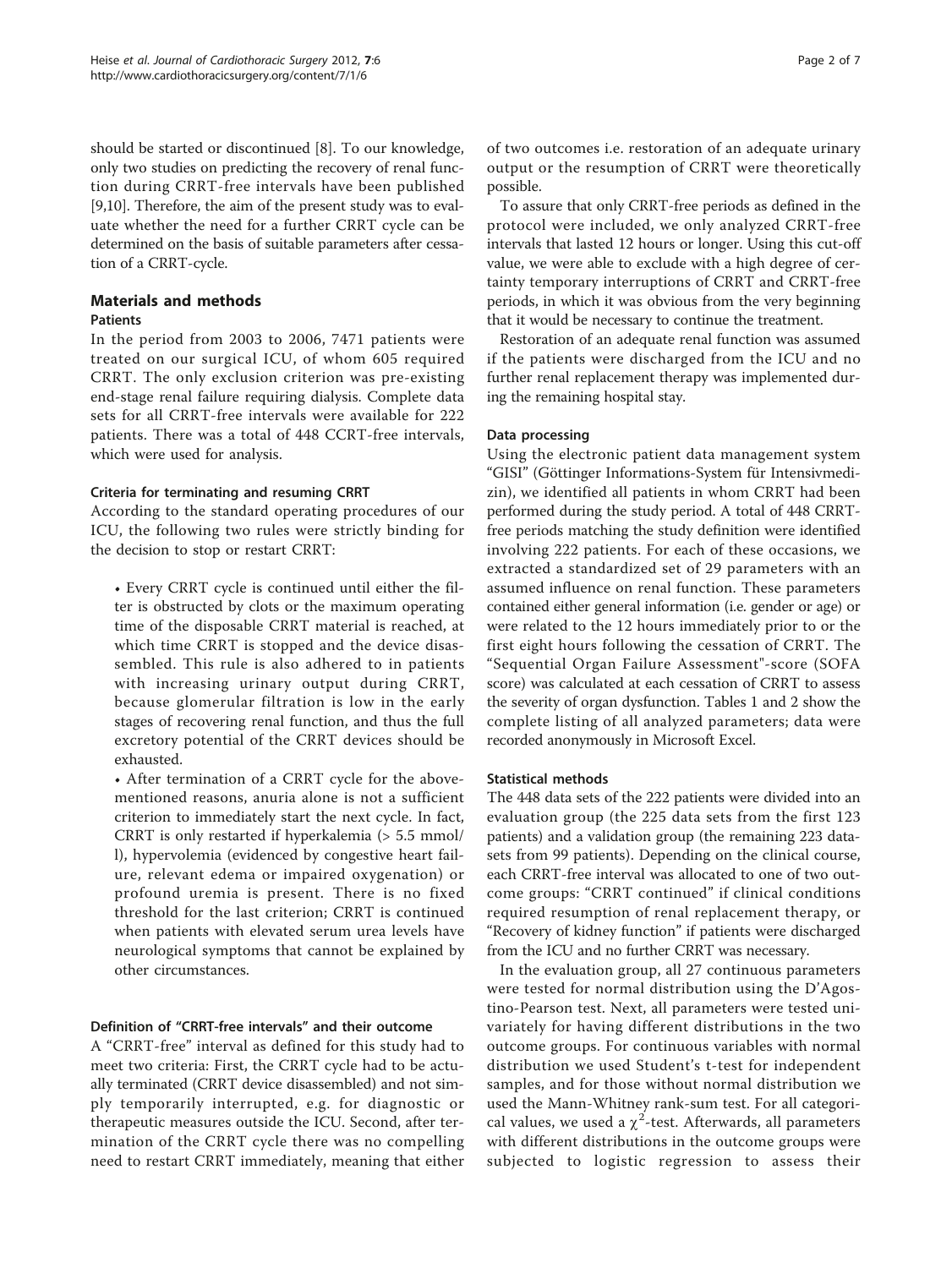|                                                      | Outcome of CRRT-free interval            | p-value                                |                       |
|------------------------------------------------------|------------------------------------------|----------------------------------------|-----------------------|
|                                                      | Recovery of kidney function<br>$N = 103$ | <b>Resumption of CRRT</b><br>$N = 122$ |                       |
| General Data                                         |                                          |                                        |                       |
| Age (years)                                          | 70 (IQR: 65-77)                          | 74 (IQR: 61-78)                        | $0.66^2$              |
| SOFA score                                           | 8.3 (SD: 3.62)                           | 9.2 (SD: 3.78)                         | $0.042$ <sup>1</sup>  |
| Number of CRRT cycles                                | 1 (IQR: 1-1.75)                          | 2 (IQR: 1-4)                           | < 0.0001 <sup>2</sup> |
| Fluid balance<br>(during the last 12 h of CRRT)      |                                          |                                        |                       |
| Total balance (ml)                                   | -315 (IQR: -807 to 214)                  | $-336$ (IQR: $-1148$ to 314)           | $0.74^{2}$            |
| Urine output (ml/h)                                  | 33 (IQR: 14.2-54.2)                      | 8 (IQR: 0-20)                          | < 0.0001 <sup>2</sup> |
| Infused synthetic colloids (ml)                      | $0$ (IQR: 0-0)                           | $O$ (IQR: 0-0)                         | 0.61 <sup>2</sup>     |
| Fluid balance<br>(first 8 h after end of CRRT)       |                                          |                                        |                       |
| Total balance (ml)                                   | 443 (IQR: 43-1133)                       | 909 (IQR: 502-1361)                    | 0.0003 <sup>2</sup>   |
| Urine output (ml/h)                                  | 66 (IQR: 29-122)                         | 10 (IQR: 0-29)                         | < 0.0001 <sup>2</sup> |
| Infused synthetic colloids (ml)                      | $0$ (IQR: 0-0)                           | $O$ (IQR: 0-0)                         | $0.46^2$              |
| Inotropes and vasoactive drugs                       |                                          |                                        |                       |
| (8 h-maximum after end of CRRT)                      |                                          |                                        |                       |
| Norepinephrine (µg/min)                              | $0$ (IQR: 0-0)                           | $0$ (IQR: 0-0)                         | $0.28^{2}$            |
| Epinephrine (µg/min)                                 | $0$ (IQR: 0-0)                           | $O$ (IQR: 0-0)                         | $0.35^{2}$            |
| Dobutamine (µg/kg/min)                               | $O$ (IQR: 0-0)                           | $O$ (IQR: 0-0)                         | $0.45^2$              |
| Hemodynamics<br>(Averaged 8 h after end of CRRT)     |                                          |                                        |                       |
| Mean arterial pressure (mmHg)                        | 77 (IQR: 71-84)                          | 73 (IQR: 67-80)                        | 0.013 <sup>2</sup>    |
| Central venous pressure (mmHg)                       | 11.2 (IQR: 8.6-15.3)                     | 12.8 (IQR: 10.0-16.1)                  | 0.049 <sup>2</sup>    |
| Heart rate (1/min)                                   | 86 (IQR: 77-94)                          | 89 (IQR: 81-96)                        | 0.053 <sup>2</sup>    |
| Laboratory values<br>(first value after end of CRRT) |                                          |                                        |                       |
| $Na+$ (mmol/l)                                       | 139.9 (SD: 3.1)                          | 139.6 (SD: 3.0)                        | 0.49 <sup>1</sup>     |
| $K+$ (mmol/l)                                        | 4.65 (IQR: 4.44-4.91)                    | 4.70 (IQR: 4.40-4.90)                  | $0.58^{2}$            |
| Creatinine (mg/dl)                                   | 1.90 (IQR: 1.50-2.60)                    | 2.05 (IQR: 1.40-2.70)                  | $0.98^{2}$            |
| Urea (mg/dl)                                         | 52.4 (SD: 17.7)                          | 52.9 (SD: 19.6)                        | 0.83 <sup>1</sup>     |
| pH                                                   | 7.45 (IQR: 7.42-7.48)                    | 7.44 (IQR: 7.40-7.47)                  | 0.018 <sup>2</sup>    |
| Standard bicarbonate (mmol/l)                        | 26.4 (IQR: 24.4-28.6)                    | 26.0 (IQR: 24.2-27.7)                  | 0.17 <sup>2</sup>     |
| Hemoglobin (mg/dl)                                   | 9.8 (IQR: 9.2-10.6)                      | 9.4 (IQR: 8.7-10.4)                    | 0.014 <sup>2</sup>    |
| Furosemide<br>(first 8 h after end of CRRT)          |                                          |                                        |                       |
| Total i.v. dose (mg)                                 | 50 (IQR: 0-100)                          | $O$ (IQR: 0-0)                         | < 0.0001 <sup>2</sup> |

#### <span id="page-2-0"></span>Table 1 Univariate analysis of continuous parameters within the evaluation group.

Normally distributed data were analyzed with the t-test for independent samples  $^{(1)}$ , not-normally distributed data with the Mann-Whitney-test  $^{(2)}$ .

independent influence on the clinical endpoint "restoration of adequate renal function".

Based on the regression equation (resulting from logistic regression), a formula was developed to calculate the logit(p) value for each CRRT-free interval, which in turn is a measure of the probability of the desirable outcome (i.e. restoration of a sufficient kidney function) [[11](#page-6-0)]. Accordingly, the logit(p) value was calculated for all 223 CRRT-free intervals of the validation group. ROC-analysis was performed to calculate sensitivity and specifity of the  $logit(p)$  value to identify patients with recovering kidney function.

For all tests, the level of statistical significance was set at  $p < 0.05$ . Calculations were performed with Medcalc<sup>®</sup> software (Medcalc, Mariakerke, Belgium).

#### Results

### Patients and general data

Between 2003 and 2006, 222 patients in the surgical intensive care unit were treated with CRRT for acute renal failure after cardiac surgery. One hundred fortyfour of the patients were male, and 78 were female. The median age was 71 years (IQR: 66 - 77 years); median height 169 cm (IQR: 163 - 175 cm) and median weight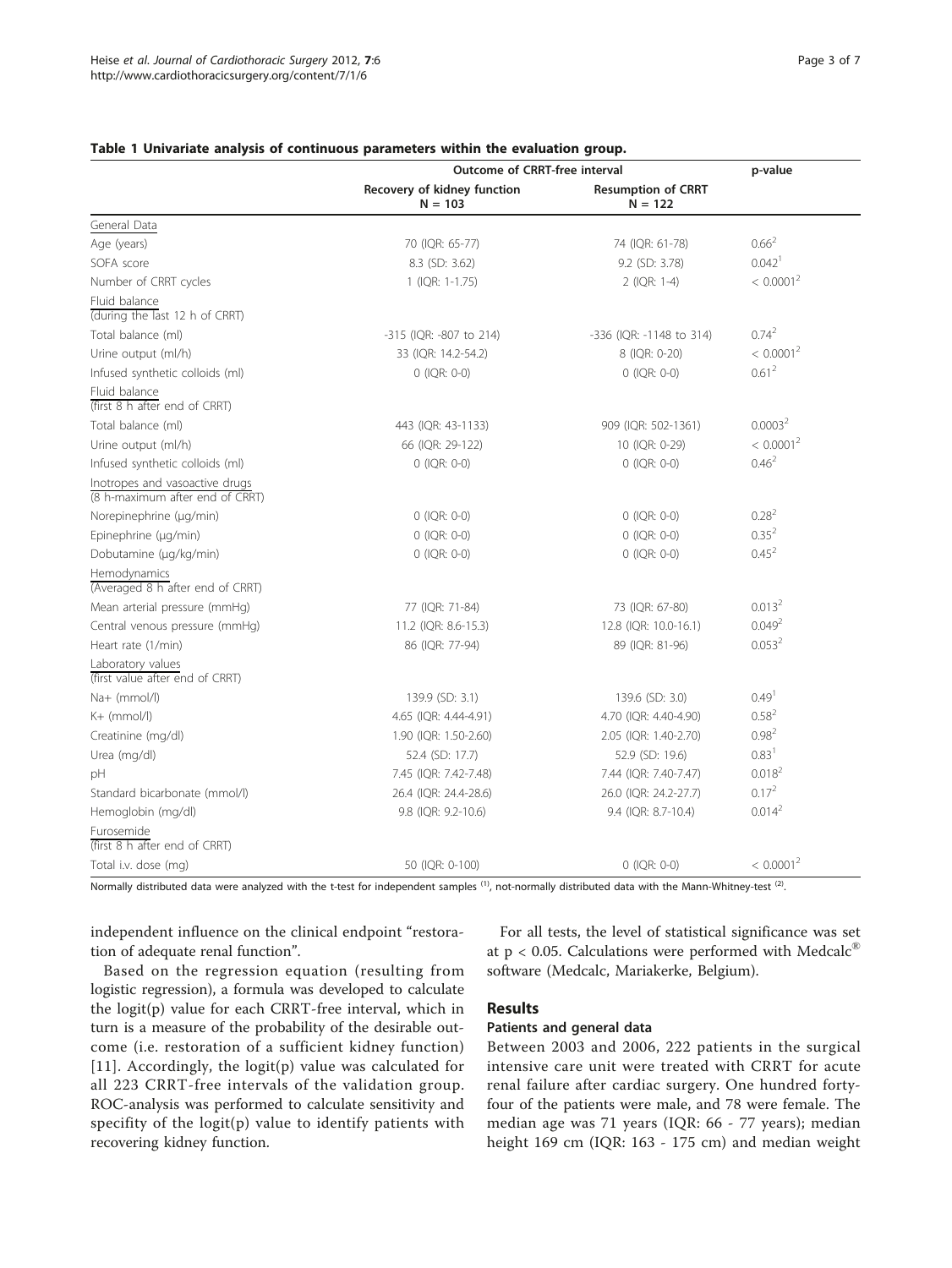|                                                           | Outcome of CRRT-free interval            |                                                | p-value  |
|-----------------------------------------------------------|------------------------------------------|------------------------------------------------|----------|
|                                                           | Recovery of kidney function<br>$N = 103$ | <b>Resumption of further CRRT</b><br>$N = 122$ |          |
| Gender                                                    |                                          |                                                | 0.37     |
| Male                                                      | 71 (68.9%)                               | 76 (62.3%)                                     |          |
| Female                                                    | 32(31.1%)                                | 46 (37.7%)                                     |          |
| Chronic kidney disease                                    |                                          |                                                | 0.17     |
| Yes (GFR < 60 ml/min/1,73 m <sup>2</sup> )                | 54 (52.4%)                               | 76 (62.3%)                                     |          |
| No (GFR $\geq$ 60 ml/min/1,73 m <sup>2</sup> )            | 49 (47.6%)                               | 46 (37.7%)                                     |          |
| Respiration after end of CRRT                             |                                          |                                                | 0.13     |
| Spontaneous breathing                                     | 61 (59.2%)                               | 85 (69.7%)                                     |          |
| Mechanically ventilated                                   | 42 (40.8%)                               | 37 (30.3%)                                     |          |
| Atrial fibrillation after end of CRRT                     |                                          |                                                | 0.26     |
| Yes                                                       | 29 (28.2%)                               | 44 (36.1%)                                     |          |
| No                                                        | 74 (71.8%)                               | 78 (63.9%)                                     |          |
| Diuretics other than Furosemide                           |                                          |                                                | < 0.0001 |
| Yes                                                       | 45 (43.7%)                               | 15 (12.3%)                                     |          |
| <b>No</b>                                                 | 58 (56.3%)                               | 107 (87.7%)                                    |          |
| Drugs with potential negative<br>effect on renal function |                                          |                                                | 0.051    |
| Yes                                                       | $6(5.8\%)$                               | 18 (14.8%)                                     |          |
| No                                                        | 97 (94.2%)                               | 104 (85.2%)                                    |          |

<span id="page-3-0"></span>

| Table 2 Univariate analysis of categorical parameters within the evaluation group using $\chi^2$ -test |  |  |  |  |
|--------------------------------------------------------------------------------------------------------|--|--|--|--|
|--------------------------------------------------------------------------------------------------------|--|--|--|--|

79 kg (IQR: 68 - 88 kg). The surgical procedures performed were coronary artery bypass graft (CABG,  $n =$ 94), valve surgery ( $n = 60$ ), combined CABG and valve surgery ( $n = 39$ ) and other cardiac surgery ( $n = 29$ ). The median SOFA score was 8 with an IQR of 6 to 11.

Although the number of CRRT-cycles ranged from 1 to 14, the median was 1 with an interquartile range of 1 - 3 cycles. As only CRRT-free periods with a minimum duration of 12 hours were included into the study, their median duration was 23.6 hours (IQR: 14.6 - 45.4 hours).

#### Univariate analysis

In the evaluation group, 11 of the 27 parameters showed statistically significant differences between the two outcome-groups: SOFA score, number of previous CRRT cycles, urinary output over the last 12 hours before cessation of CRRT, fluid balance and urinary output over the first 8 hours after cessation of CRRT, mean arterial and central venous pressures (both averaged over the first 8 hours after cessation of CRRT), arterial pH, hemoglobin concentration, total dose of furosemide and administration of any other diuretics during the first 8 hours after cessation of CRRT (tables [1](#page-2-0) and 2).

#### Multivariate analysis (logistic regression)

Multivariate analysis of these parameters showed an independent influence on the outcome of CRRT-free intervals for three variables: SOFA score, number of previous CRRT cycles and urinary output during the first 8 hours after cessation of CRRT (Table [3](#page-4-0)). The overall model fit statistic was assessed using the Likelihood Ratio Test which revealed a high goodness-of-fit ( $p < 0.0001$ ).

Entering the regression coefficients into the regression equation, the following formula resulted to calculate the logit(p) value from the three clinical variables:

logit (p) = 1.695–0.174∗SOFA–0.802∗number of CRRT cycles+0.026∗urinary output  $(m!/h)$ 

#### ROC-Analysis (Figure [1\)](#page-4-0)

ROC-analysis of the calculated logit(p) values from the validation group revealed a sensitivity of 73.5% (95% CI: 61.4%-83.5%) and a specifity of 74.2% (95% CI: 66.6%- 80.9%) for the identification of patients who would not require further CRRT. The optimal cut off point was a logit(p) value of 0.684, the area under the ROC-curve was 0.798 (95% CI: 0.740-0.894).

#### **Discussion**

After termination of a CRRT-cycle, our score allows the prediction of whether another CRRT-cycle will be necessary or the kidneys will begin to function adequately. For the practical application two characteristics of the score are noteworthy: First, the index can be calculated timely, i.e. 8 hours after cessation of a CRRT cycle. Second, ROC-analysis gave an area under the curve of 0.798, which reflects a considerable discriminative power as measured by sensitivity and specifity.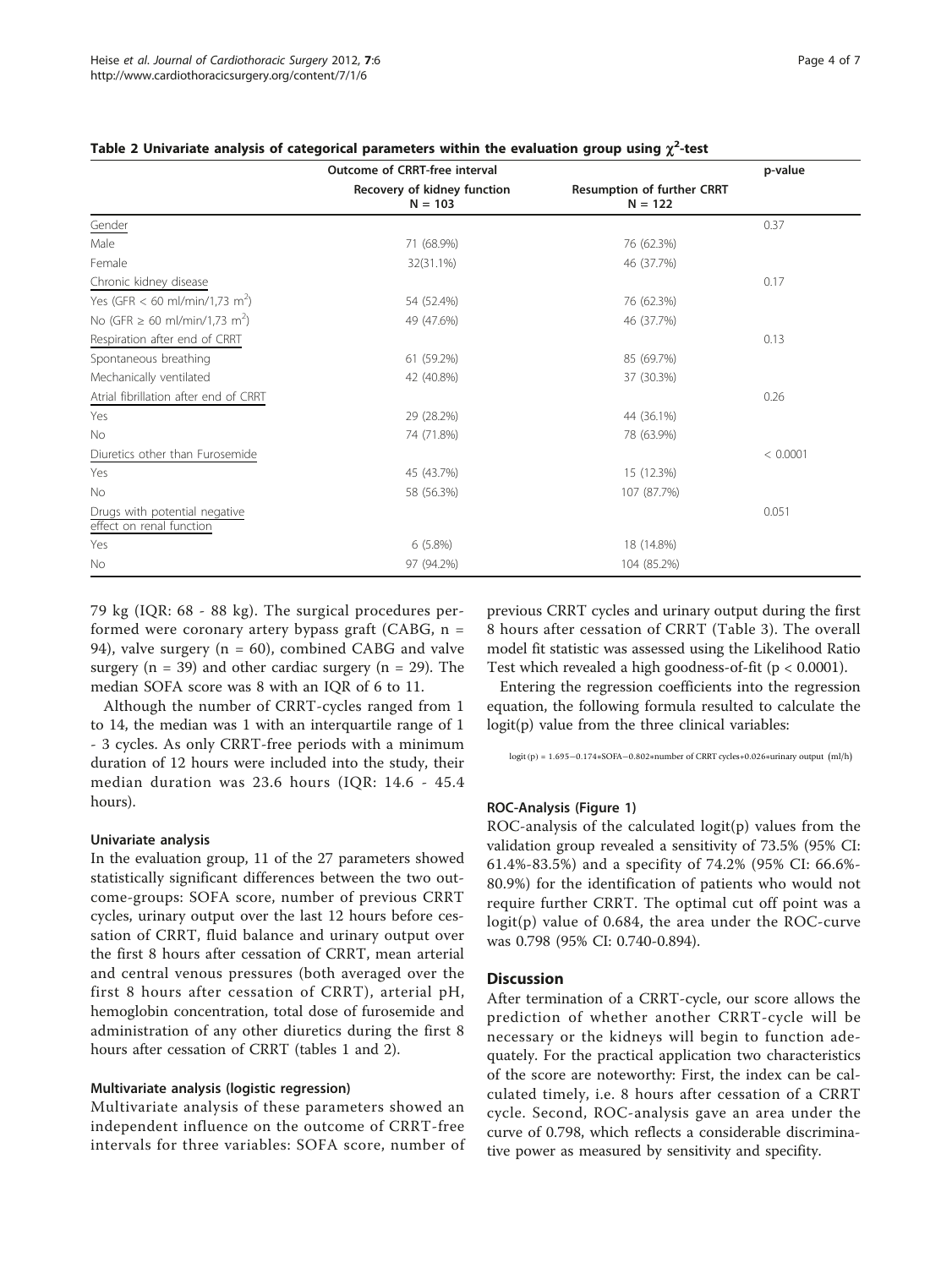| Variable              | Regression<br>coefficient | Odds ratio | Odds ratio<br>95% CI |          |
|-----------------------|---------------------------|------------|----------------------|----------|
| SOFA-score            | $-0.174$                  | 0.840      | $0.751 - 0.939$      | 0.0022   |
| Number of CRRT cycles | $-0.802$                  | 0.449      | $0.307 - 0.656$      | < 0.0001 |
| Urinary output (ml/h) | 0.026                     | 1.026      | $1.017 - 1.036$      | < 0.0001 |
| Constant              | 1.695                     |            |                      |          |

<span id="page-4-0"></span>Table 3 Results of logistic regression within the evaluation group (endpoint: Restoration of a sufficient renal function)

Because renal function ultimately recovers in more than 90% of the patients [\[12\]](#page-6-0), most renal replacement therapies are only temporary measures, and physicians must assess after each CRRT-cycle if another treatment cycle is necessary or not. In some ICUs, it is common practice to continue CRRT immediately after the end of a CRRT cycle (e.g. after the maximum operation time of the disposables has been reached), even if there is no mandatory indication for continuation. However, though many clinical trials have addressed this topic, no evidence exists at present showing that patients have any benefit from this kind of gapless therapy [[13,14\]](#page-6-0). Moreover, even intermittent therapies have been proven to be as safe as CRRT for the vast majority of critically ill patients [[3,4](#page-5-0)]. It is therefore also an absolutely reasonable approach to refrain from immediately continuing CRRT, if there are no clear indications for it, such as increasing serum potassium or volume overload. In addition to the medical and organizational impact, the decision to continue also has financial implications, as the disposable parts for a hemofiltration device alone cost about 250  $\epsilon$  (roughly 330 USD) [[15](#page-6-0)]. Against this



background, a tool to predict the necessity of continuing CRRT may contribute to this decision in a helpful way.

When this study was planned, the most important prerequisite was a thorough assessment of the parameters with an assumed influence on renal function. An intensive search of the literature confirmed the influence of parameters such as arterial hypotension [[16\]](#page-6-0), hypovolemia [[17\]](#page-6-0), mechanical ventilation [\[18](#page-6-0)], the use of drugs with potentially harmful effects on kidney function [\[19](#page-6-0)] and the use of synthetic colloids [[20\]](#page-6-0). All of these could be efficiently assessed from our electronic patient data management system. Additionally, we examined 16 other parameters with an assumed influence on kidney function for our statistical analysis, which also were obtained completely from the electronic patient data management system.

The comparison of our study design with those of Wu [[9](#page-6-0)] and Uchino [[10](#page-6-0)] is also of interest. With regard to the composition of the analyzed risk factors, all three trials integrated both general data (e.g. age, sex) and data which were variable at the end of each individual CRRT-cycle (such as fluid balance, hemodynamics etc.). However, Wu and coworkers did not take hemodynamic parameters into account, though it is known that hemodynamic instability is an important risk factor for acute kidney failure. On the whole, the resulting set of all analyzed risk factors in our trial is similar to the total of the risk factors chosen by Wu and Uchino.

It is interesting to note that serum concentrations of creatinine and urea after cessation of CRRT showed no significant differences between the two outcome groups in our study (creatinine: median 1.90 mg/dl and 2.05 mg/dl,  $p = 0.98$ , urea: mean 52.4 mg/dl and 52.9 mg/dl,  $p = 0.83$ ). In addition to the serum concentrations, the increase of retention parameters can also be of interest for the assessment of kidney function. For instance, Ishani and coworkers found that the increase in serum creatinine might predict the progress of chronic kidney disease [[21\]](#page-6-0). However, they analyzed the slope between baseline and peak serum creatinine level, which normally takes several days to reach. In contrast, our score was designed to predict the outcome of a CRRT-free interval soon after cessation of CRRT, wherefore it consists solely of data that can be retrieved within 8 hours after termination of CRRT. Due to the very slow rate of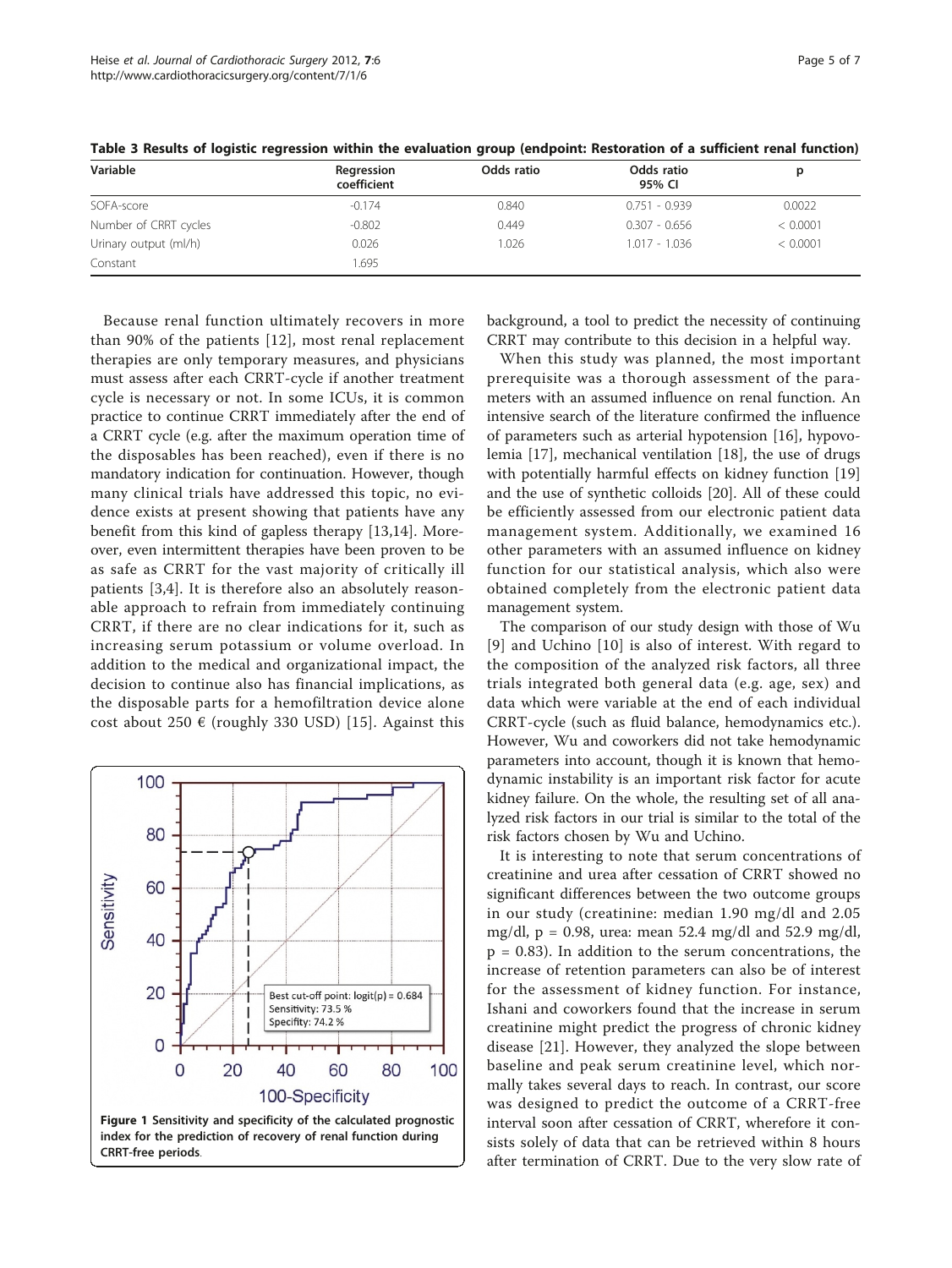<span id="page-5-0"></span>change of the two retention parameters, we intentionally did not analyze their increase after such a short time interval.

Of the parameters that showed different distributions in the two outcome groups, most of the differences were consistent with the expectations based on knowledge of renal injury. For example, mean arterial pressure, hemoglobin concentration and pH-value were higher in patients with recovering kidney function during CRRT-free intervals (table [1\)](#page-2-0). The only exceptions were the total furosemide dose and the use of diuretics other than furosemide, which were both far higher in those patients who developed a satisfactory renal function during the CRRT-free intervals (furosemide dose in 8 hours: 82 mg vs. 18 mg, other diuretics: 45 out of 103 intervals vs. 15 out of 122 intervals). This is a remarkable finding because current data suggest that the potentially harmful effects of diuretics to an injured kidney can cancel out their benefit. Although a high urine flow might protect the tubular system from obstruction by cell detritus or sludge [[22\]](#page-6-0), diuretics can reduce medullar tonicity, which in turn might reduce renal blood flow [[23\]](#page-6-0). In addition, diuretic-induced hypovolemia could aggravate prerenal causes of renal failure. The standard operating procedure in our ICU therefore prohibits the use of diuretics if the urinary output is below 0.3 ml/kg/h. Thus, the remarkably higher doses of diuretics in patients who did not need further CRRT are probably a consequence of recovering renal function, rather than its cause.

Basically, our results are concordant with the findings of Uchino and coworkers, who also investigated the possibility of predicting the outcome of CRRT-free periods [[10\]](#page-6-0). In their trial, the amount of diuresis during CRRT also had a good discriminative power to predict the necessity of further renal replacement therapy. In contrast to their findings, serum creatinine was not significantly different between the two outcome groups in our trial. Moreover, Uchino only tested the discriminative power of two single parameters (urinary output and serum creatinine), but did not integrate them using an equation as we did. This simplifies the prediction, because no extensive calculations are required. However, the combination of several factors with an independent influence on the outcome may increase sensitivity and specifity of the prognosis [[24\]](#page-6-0)

A strongpoint of the present study is that all 27 parameters with an assumed influence on renal function were available in their entirety without any missing data. Moreover, hemodynamic parameters and fluid balances were recorded at one-minute intervals, which allowed for an analysis with a high degree of precision. In contrast, a primary weakness of the trial is its limitation to these 448 data sets. Obtaining a greater number of data sets would have required the analysis of patient data from a period significantly longer than three years or would have required a multicenter approach. This would have resulted in an increased inconsistency of treatment standards, and so the analysis of a 3-year interval was chosen as a suitable compromise between volume and homogeneity of the data sets. Due to the specialization of our ICU, only patients after cardiac surgery were included in the analysis, which is another limitation of the study.

#### Conclusion

Only three of a total of 27 studied parameters showed an independent influence on the recovery of renal function after cessation of CRRT: SOFA score, number of previous CRRT cycles and urinary output after termination of CRRT. Nevertheless, a prognostic index based on these variables showed satisfactory power to predict the outcome of CRRT-free intervals in a separate validation group. To assess the general suitability of our results, validation in patients from other centers is required.

#### Author details

<sup>1</sup>Department of Anesthesiology, Emergency and Critical Care Medicine, University Hospital Göttingen, Germany. <sup>2</sup> Department of Anaesthesiology and Critical Care Medicine, Emergency Medicine and Pain Therapy, Hospital Dresden-Friedrichstadt, Dresden, Germany. <sup>3</sup>Department of Medical Statistics University Hospital Göttingen, Germany.

#### Authors' contributions

DH developed the study design and drafted the manuscript. DG extracted all data from the patient data management system and prepared them for statistical analysis. OM made important contributions to the study design, especially to the composition of analysed risk factors. AB gave broad advices for statistical analysis and methods, and MQ critically revised all versions of the manuscript. All authors read and approved the final manuscript.

#### Competing interests

The authors declare that they have no competing interests.

Received: 26 August 2011 Accepted: 18 January 2012 Published: 18 January 2012

#### References

- 1. Andrikos E, Tseke P, Balafa O, Cruz DN, Tsinta A, Androulaki M, Pappas M, Ronco C: [Epidemiology of acute renal failure in ICUs: a multi-center](http://www.ncbi.nlm.nih.gov/pubmed/19684390?dopt=Abstract) [prospective study.](http://www.ncbi.nlm.nih.gov/pubmed/19684390?dopt=Abstract) Blood Purif 2009, 28:239-244.
- 2. Thakar CV, Christianson A, Freyberg R, Almenoff P, Render ML: [Incidence](http://www.ncbi.nlm.nih.gov/pubmed/19602973?dopt=Abstract) [and outcomes of acute kidney injury in intensive care units: a Veterans](http://www.ncbi.nlm.nih.gov/pubmed/19602973?dopt=Abstract) [Administration study.](http://www.ncbi.nlm.nih.gov/pubmed/19602973?dopt=Abstract) Crit Care Med 2009, 37:2552-2558.
- 3. Ghahramani N, Shadrou S, Hollenbeak C: A systematic review of continuous renal replacement therapy and intermittent haemodialysis in management of patients with acute renal failure. Nephrology (Carlton) 2008, 13:570-578.
- 4. Lins RL, Elseviers MM, Van der Niepen P, Hoste E, Malbrain ML, Damas P, Devriendt J: [Intermittent versus continuous renal replacement therapy](http://www.ncbi.nlm.nih.gov/pubmed/18854418?dopt=Abstract) [for acute kidney injury patients admitted to the intensive care unit:](http://www.ncbi.nlm.nih.gov/pubmed/18854418?dopt=Abstract) [results of a randomized clinical trial.](http://www.ncbi.nlm.nih.gov/pubmed/18854418?dopt=Abstract) Nephrol Dial Transplant 2009, 24:512-518.
- 5. Bagshaw SM: [Epidemiology of renal recovery after acute renal failure.](http://www.ncbi.nlm.nih.gov/pubmed/17077684?dopt=Abstract) Curr Opin Crit Care 2006, 12:544-550.